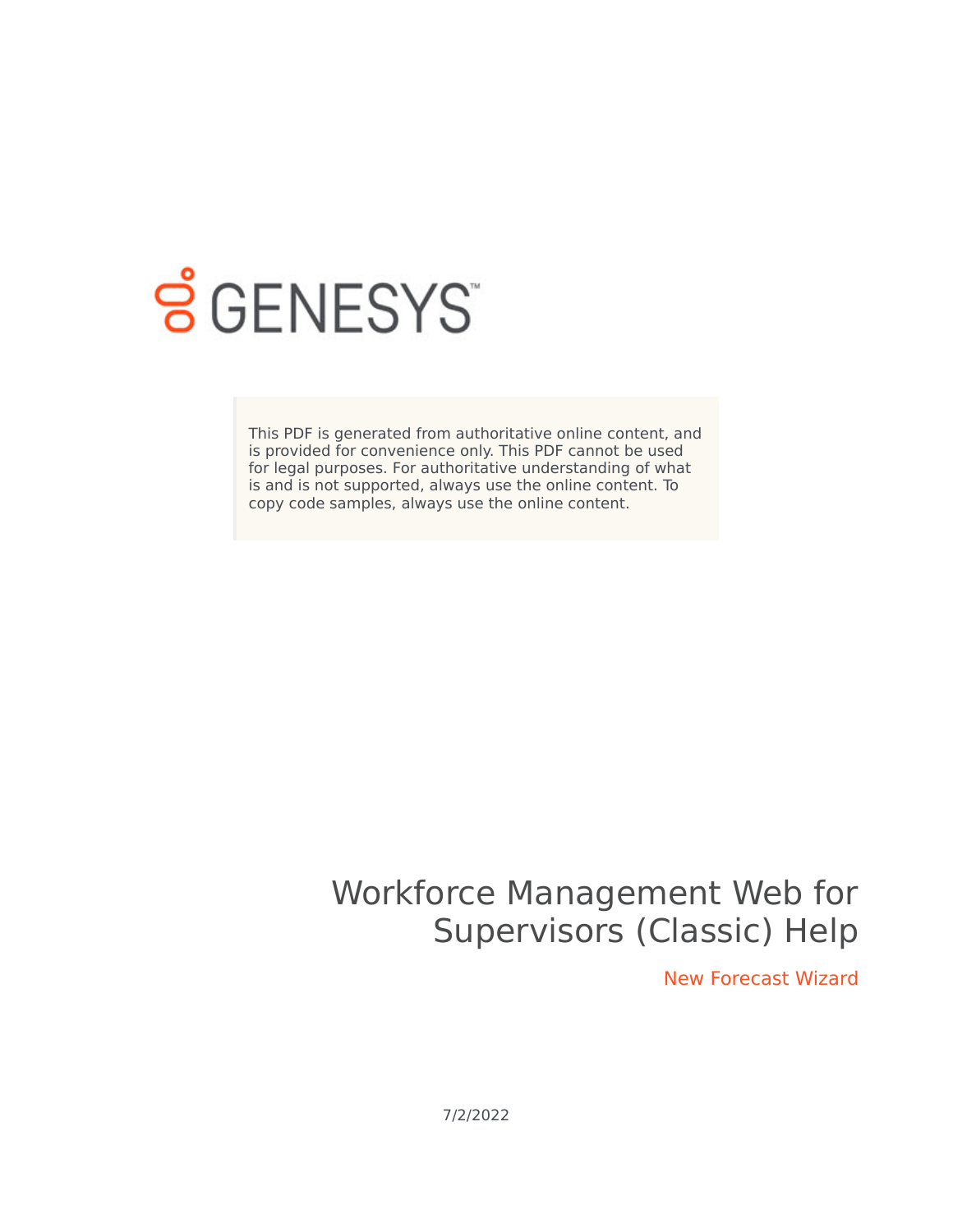## Contents

- 1 [Creating forecast scenarios](#page-2-0)
- 2 [Defining general parameters](#page-3-0)
- 3 [Selecting activities](#page-3-1)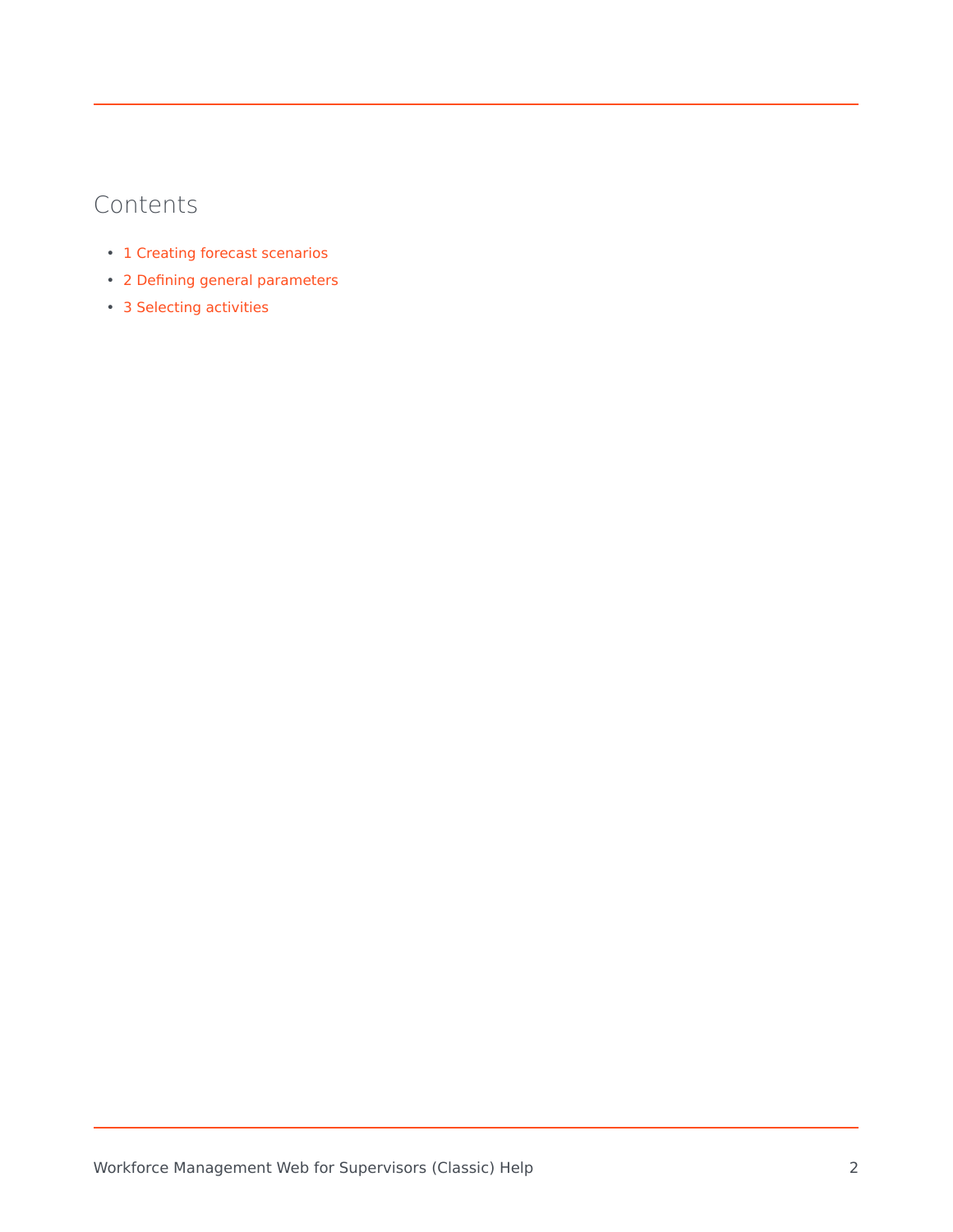- •
- Supervisor

Set general parameters and select activities to create forecast scenarios that can be used as master forecasts.

#### **Related documentation:**

#### Tip

•

Starting in this release, WFM has a new interface for the Forecast module. If you have landed on this page by accident and are using the new Supervisors interface, see the "Scenarios" page in the *Workforce Management Supervisor Help*, which describes the latest Forecast module.

Use the **New Forecast Wizard** to create a new forecast scenario. Defining a forecast scenario involves naming the forecast, defining a forecast date range, adding comments (optional), and selecting the activities the forecast will cover. You also have the option of basing the scenario on an existing forecast or building the numbers later.

## <span id="page-2-0"></span>Creating forecast scenarios

This is Video 1 in a 4-video series. When you are ready to build volumes for the scenario, watch Video 2.

#### [Link to video](https://player.vimeo.com/video/268859442?title=0&byline=0&portrait=0)

To use the **New Forecast Wizard**:

- 1. Select the **Forecast** tab.
- 2. Select Scenarios from the **Views** menu.
- 3. Click **New | 0** on the **Forecast Scenarios** view toolbar. The first of the **New Forecast Wizard's** screens, General Parameters, opens.
- 4. Fill in the **General Parameters** screen and then click **Next**. The Select Activity screen opens.
- 5. Select one or more activities and then click **Finish**.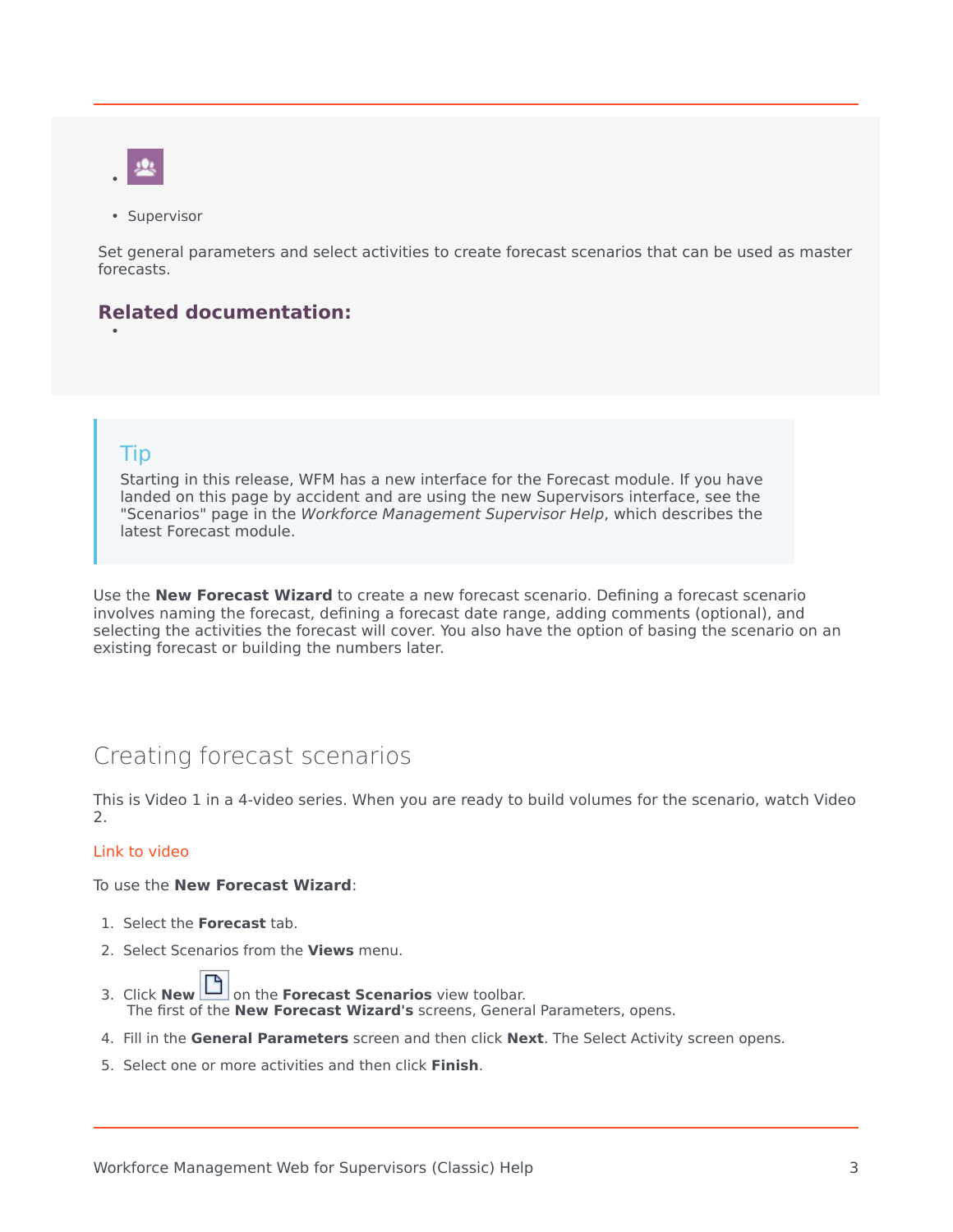After you create a scenario, you can build interaction volume, AHT, and staffing forecasts, add comments, and publish the scenario. For details, see the Forecast Scenarios overview.

## <span id="page-3-0"></span>Defining general parameters

Use the General Parameters screen in the New Forecast Wizard to define your new forecast's name, dates, and other basic information.

- 1. In the **Name** text box, enter a name for the forecast scenario.
- 2. If you want to base this scenario on one that already exists, select the existing scenario (or the Master Forecast) from the **Based on** drop-down list. Otherwise keep **None** to create a scenario with no forecast numbers. You can then use the Volumes Build Wizard to populate the forecast.

Basing your new scenario on an existing scenario is a convenient way to build forecasts with frequently used settings. The wizard takes the dates activities from the source scenario, and applies them to the new scenario. You can then change these parameters.

3. In the **Start date** and **End date** text boxes, enter the scenario's start and end dates. You can type directly into each text box, use the up or down arrow to modify the displayed date, or click the button at right to display a calendar.

Tip The scenario's date range cannot be more than two years.

4. If you want to fill the new scenario with data from the source (**Based on**) scenario, select the **Copy Data** check box.

If you did not select a value from the **Based on** drop-down list, this check box is disabled.

- 5. If you want this scenario to be available to other WFM users, select **Shared**.
- 6. If you want to enter comments about this scenario, use the **Comments** text box.
- 7. Click **Next** to proceed to the next screen.

### <span id="page-3-1"></span>Selecting activities

Use the Select Activity screen in the New Forecast Wizard to finish defining your new forecast.

- 1. Expand the applicable sites or business units.
- 2. Select the single-site or multi-site activities that you want to be included in this forecast. These are activities previously defined in the WFM Web. You can expand business units to display their sites and multi-site activities, and you can expand sites to display their activities. You can select any number of activities.